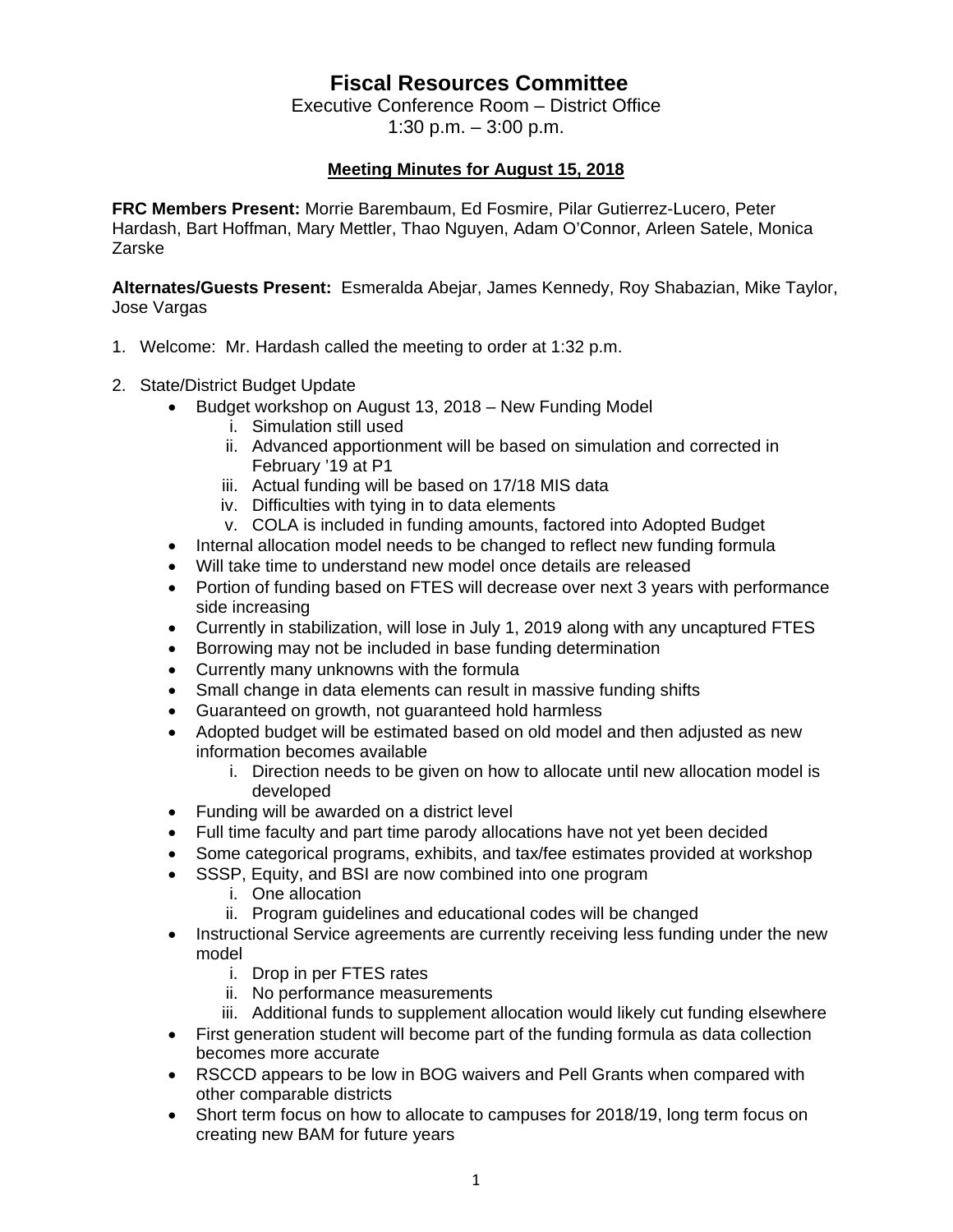- 3. Actuarial Study Of Retiree Health Liabilities Under GASB 74/75 6/30/2017
	- Presentation given to Board of Trustees on July 16, 2018
	- Study previously required every two years
	- Presentation and study posted on website
	- Annual Required Contribution (ARC) now separate from report i. Increased to \$14.3 Million
	- Interest rates and lack of irrevocable trust contribute to increase in ARC
	- Currently using one-time moneys to fund ARC
	- GASB 74/75 now requires study every year
	- ARC may fluctuate year to year with changes in various factors
- 4. Closeout of 2017/18 Budget
	- Both colleges ended their fund 11 and 13 positive
		- i. Total carryover is \$6.7 million for SAC and \$2.7 million for SCC
	- There was no deficit factor, so amount budgeted will flow through model
	- Instructional spending has increased
		- i. 66% SAC and 60% SCC
		- ii. STRS increases have impacted
		- iii. Total for district is at 55.08%
- 5. Proposed Adopted General Fund Budget

Mr. O'Connor walked the committee through the updated assumptions:

- Changes in expected funding
	- i. Summer shift added 321 additional FTES above 15/16 level
	- ii. COLA has increased to 2.71%
	- iii. Projected stabilization adjusted for additional FTES in 17/18
	- iv. EPA will now be at \$26 million
	- v. Lottery has been updated
	- vi. Part Time Faculty compensation has slightly increased
	- vii. BOG Fee Waivers have slightly decreased
	- viii. Block Grants have gone up to \$852,000
	- ix. Some of the campus fees have changed, under Miscellaneous Fees
	- x. Scheduled Maintenance has also been updated
- Changes in estimated expenditures
	- i. Cost of salaries has increased
	- ii. Increases in PERS and STRS
	- iii. ARC increase
- Mr. O'Connor walked the committee through the Proposed Adopted Budget:
	- Current salary and benefits are expected to be at 86% of total expenditures
		- Reserve for contingencies
			- i. Estimated 18/19 COLA, pending negotiations
			- ii. Remainder of 17/18 COLA pending negotiations
			- iii. Board Policy Contingency
			- iv. Budget Stabilization
			- v. Parked \$3 million from assumptions, pending direction from Chancellor/College Presidents
		- Fund 11
			- i. Deficit factor budgeted at same dollar amount as 2017/18
			- ii. Expenditures in STRS on behalf, now moved to Fund 13 one-time
			- iii. Apportionment estimated on P3 data

Mr. Hardash called for a motion to recommend the Proposed Adopted Budget to District Council. A motion was made by Ms. Mettler, seconded by Mr. Hoffman. There was a brief discussion regarding increases in budget due to new categorical programs and grants. A vote was taken and the recommendation was approved unanimously.